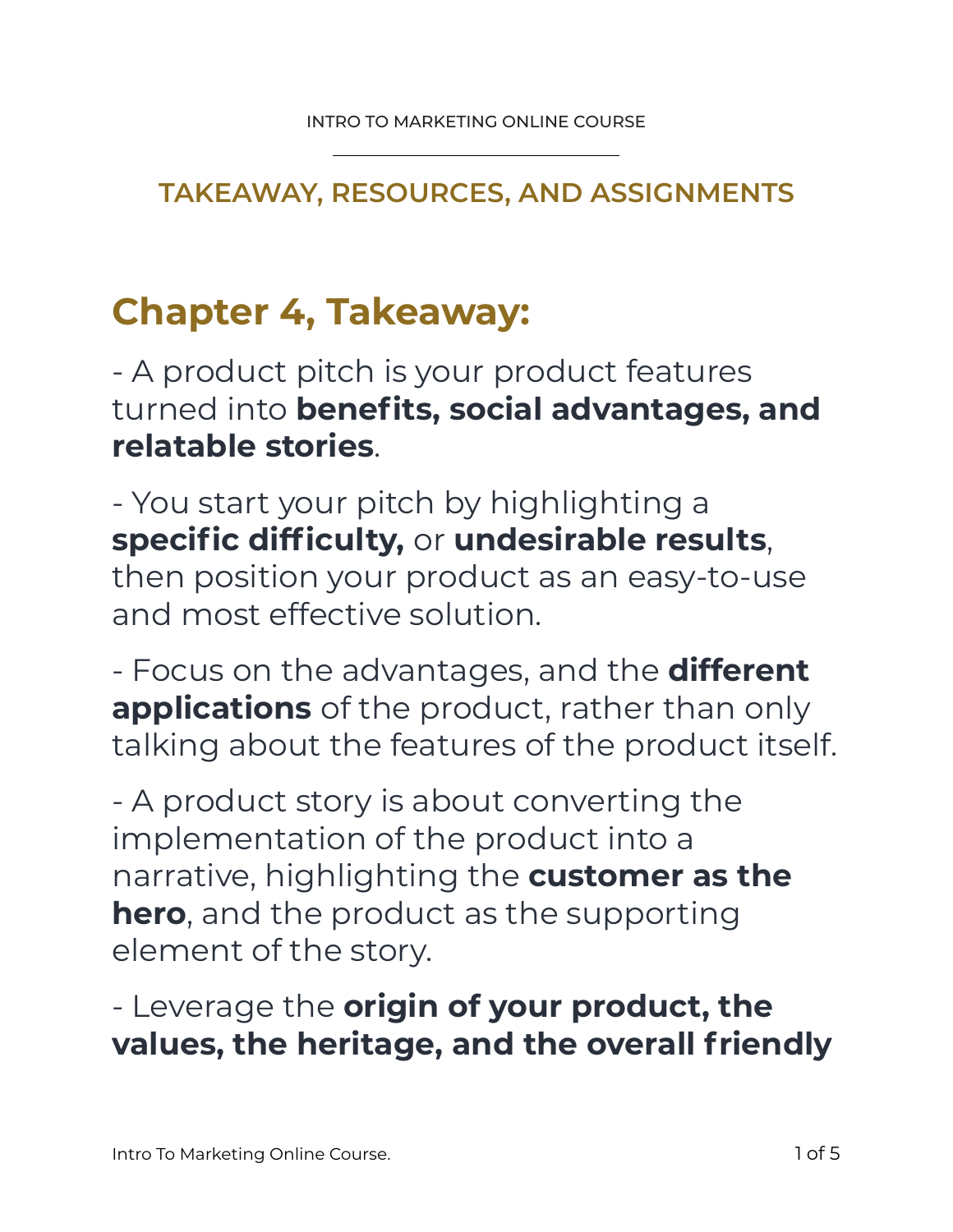**customer experience** of your brand in your pitch. (The deal is

in the entire package, not only in the product, make them feel like a member of a larger purpose.)

- Leverage "**before and after**" images of existing customers as **visual proof**.

- Demonstrate slowly a **step-by-step** process of how to **easily, efficiently, and effectively**  the use of your product is. (Don't showoff intelligence, don't use jargons, keep it simple: monkey see, monkey do).

- The goal of the pitch is to make the customer consider you**,** and that happens only if you appear to their interests.

- Value-oriented customers focus on the **functional benefits of a product and the style of the**

**brand** to boost their efficiency and reflect their inner self-image (function and style aesthetics balance).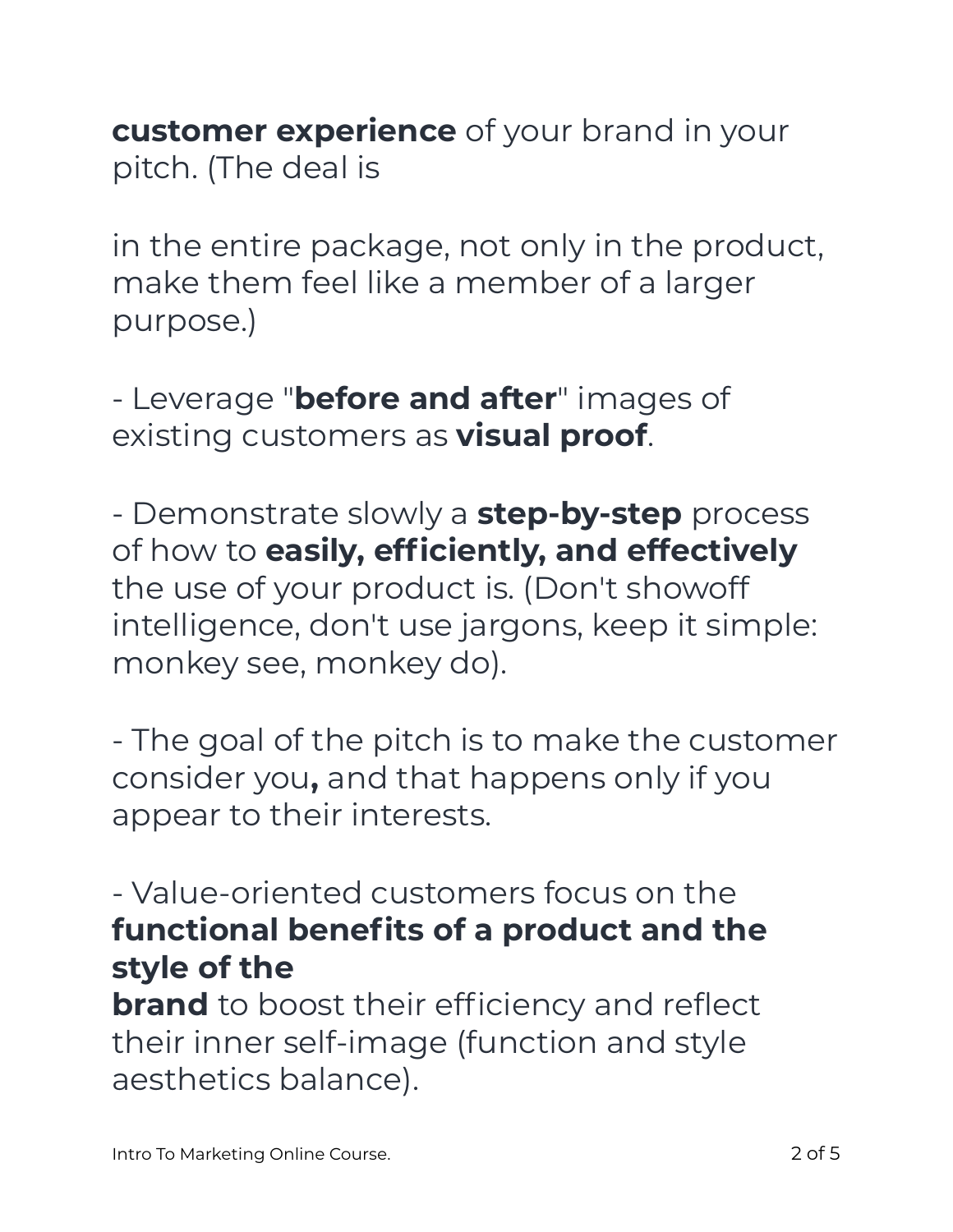- Premium customers focus on the **social image and desirability** of the product to boost their confidence and outer self-image (prestige and access over function and selfstyle).

- People don't care about the tool; they care about the **outcome of the tool**.

- People won't value your product or justify its price unless you demonstrate, teach, and **communicate** the value of your products and services.

- Have an in-depth knowledge and understanding of **your product, your competition's products, your industry, and the market;** this will put you at a competitive advantage over your competition, and position you as the **expert** in the industry.

**-** Salesmanship is the combination of **product knowledge, positive, optimistic attitude, and the willingness to listen and communicate** the value of your product to people.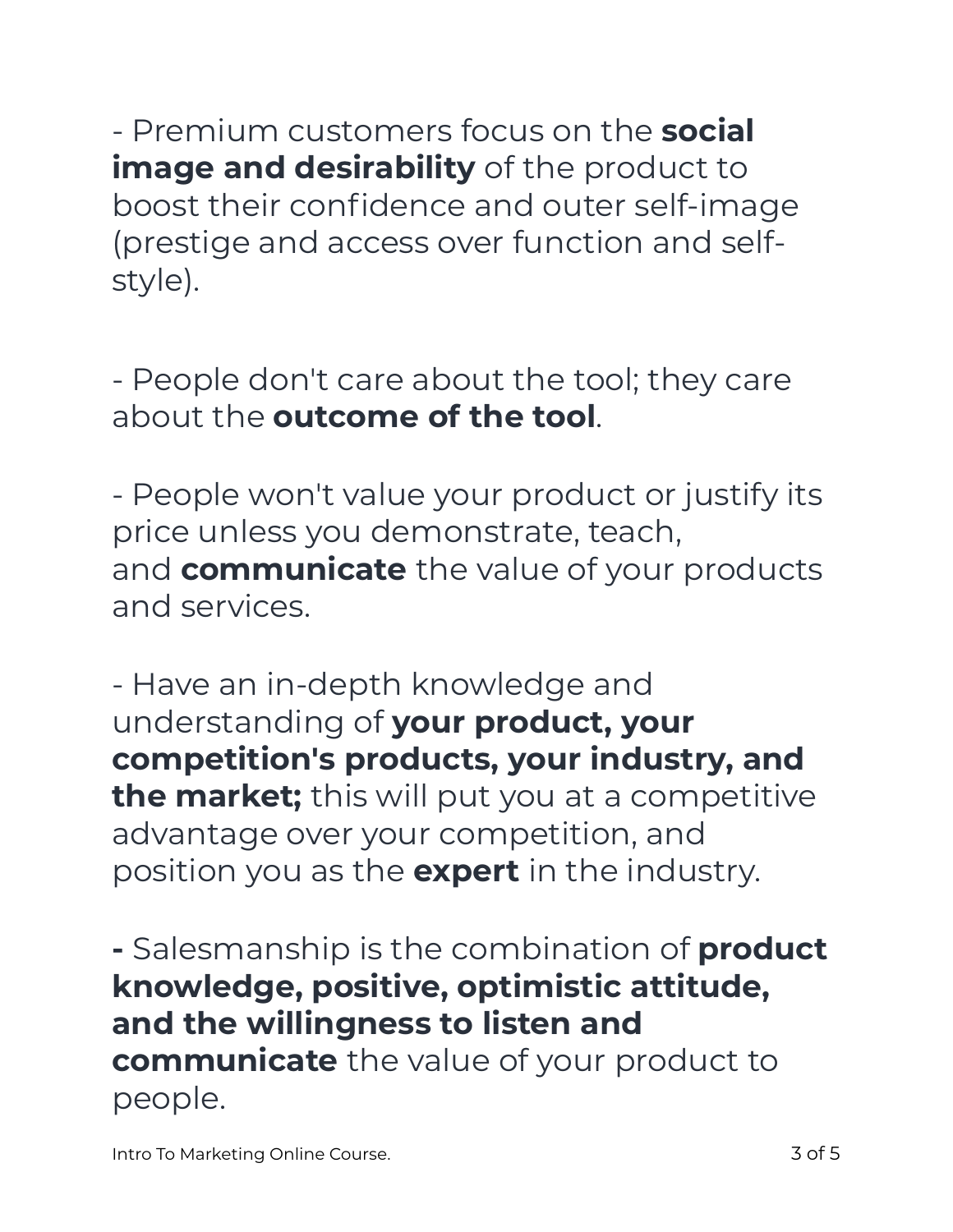#### **Resources:**

- Make a habit of watching QVC, and HSN live for half an hour a day and start observing and learning how they promote and sell their products in action.

- Watch: Entrepreneur Elevator Pitch Series.

## **Chapter 4, Assignment -** Part 1:

Please watch the following videos and highlight:

- The product's most essential features and benefits.

- The product's selling point, what is it they are selling? Is it Comfort? Beauty? Safety? Convenience?

- What proofs have they used to convince the customer into buying the product?

### **Videos:**

Scrub Daddy Pitch | Shark Tank Brightwheel Pitch | Shark Tank ShamWow Shammy Towels How to Poop at a Party | PooPourri.com Fiber Fix | Fiberfix.com